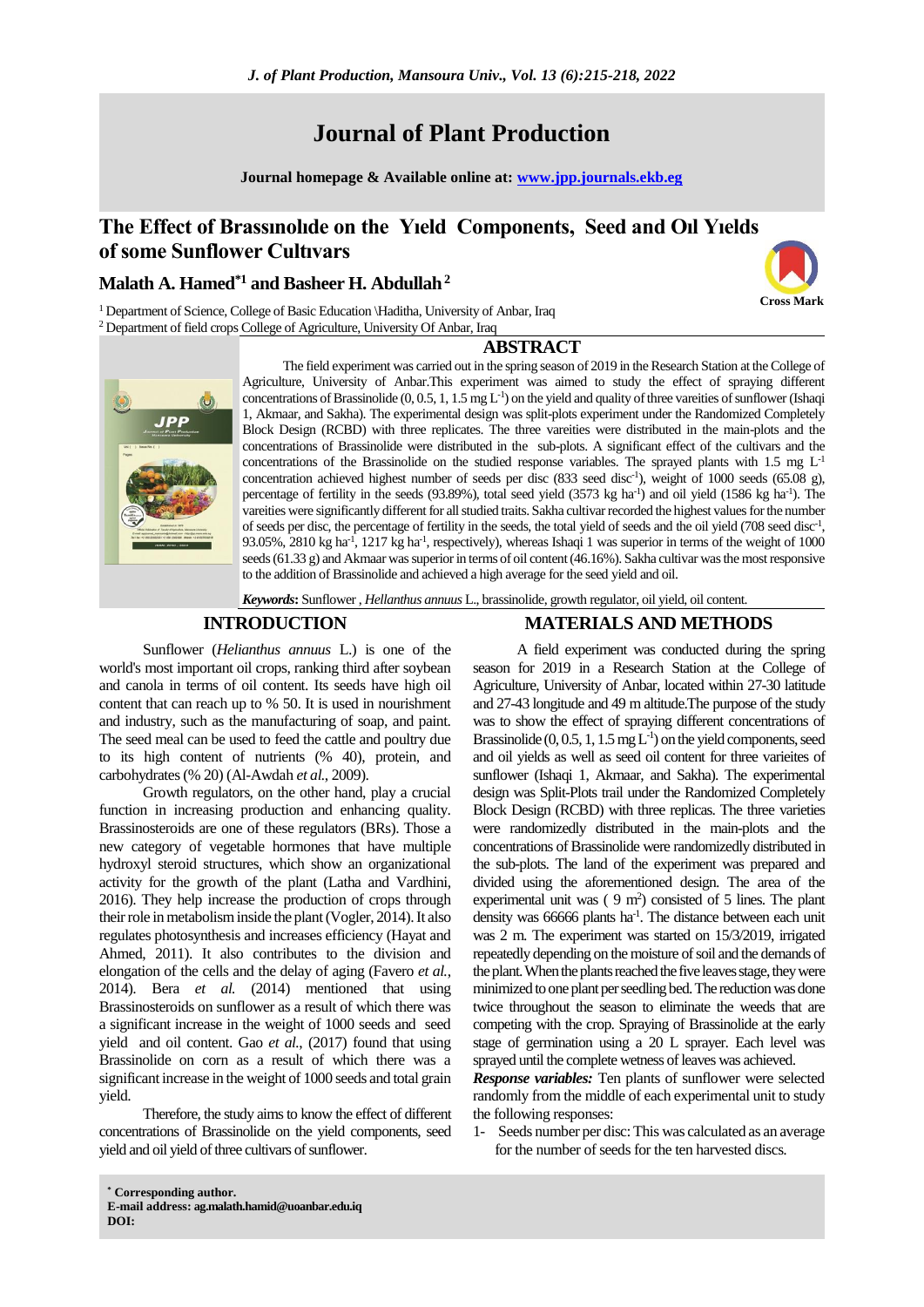- 2- Weight of 1000 seeds (g): It was calculated by taking a random 1000 seeds from the total seed yield and weighing it with the sensitive electronic scale.
- 3- Seed fertility percentage (%): A random sample of 50 g was taken from each unit, and the number of empty and full seeds was calculated using the equation:
- Seed fertility percentage  $(\%)$  = [Number of full seeds / (number of empty seeds + number of full seeds)]  $\times$  100
- 4- Total yield  $(kg ha<sup>-1</sup>)$ : The total yield for seeds according to the following equation:
- Seed yield per unit area  $=$  Plant density  $\times$  average plant seed yield per treatment
- It was thereafter transformed to kg ha-1
- 5- Oil content %: This was calculated based on the dry weight of the seeds using Soxhlet according to the methodology in the American Association of Analytical Chemistry (A.O.A.C, 1980).
- 6- Oil yield  $(kg ha<sup>-1</sup>)$  was calculated based on the following equation:

Oil yield= yield of seeds  $(kg ha<sup>-1</sup>) \times ratio of oil %$ 

*Statistical Analysis:* Data were analysed using the experimental design that was Split-Plots with the Randomized Complete Block Design (RCBD) with three replicats, analyised procedure of Genestat Software for Windows Software (Version, 6.1). The Least Significant Differences (LSD) test was used to recognize the different means on a probability level of 0.05.

## **RESULTS AND DISCUSSION**

*Seeds number per disc:* Results in Table 1 indicate the significance of the effect of genotypes , the concentration of Brassinolide, and their interaction on the number of seeds per disc. Sakha genotype was superior with the highest average for this response, which was 708 seeds disc<sup>-1</sup> compared to Akmaar and Ishaqi 1, which gave the lowest value for that response 575 seeds disc<sup>-1</sup>. This was due to the larger size of the dish and the increase in Seed fertility percentage thereby increasing the number of seeds per disc. This comes in agreement with (Mehmood *et al.*, 2018 and Ahmad *et al.*, 2019) who referred to significant differences between genotypes of sunflower in this characteristic. Also, results show that the increase in the concentration of spraying with Brassinolide came along with a significant increase in the average of seeds per disc. The high concentration  $(1.5 \text{ mg } L^{-1})$  gave the highest value for the response, 833 seed disc<sup>-1</sup> with a 70.34, 37.91, and 26.98% increase compared to 0, 0.5, and 1 mg  $L^{-1}$  concentrations, respectively. This increase possibly is due to the activity of Brassinolide in increasing the area of leaves and the results of photosynthesis, which reflects upon the increase in the volume of the disc, Seed fertility percentage, and the number of seeds. Those results confirm what (Talaat *et al.*, 2015) found. Results from the interaction in the table above show that Sakha cultivar achieved the highest number of seeds, 898 seed disc-1 due to the effect of spraying with  $1.5 \text{ mg } L^{-1}$  concentration of Brassinolide and it was significantly superior to the other interaction factors in which the cultivar was given Ishaqi 1 with the comparison treatment the lowest average for these reached 420 seed disc-1

*Weight of 1000 seeds (g):* Table 2 shows that Ishaqi1cultivar had achieved the highest average for 1000 seeds weight, which was  $61.34$  g and it was significant compared to Sakha  $(59.01 \text{ g})$  and Akmaar  $(54.08 \text{ g})$  with an increase of 3.95% and 13.42% respectively. The two other genotypes were

significantly different compared to each other as well. Those results confirm with (Demir, 2019 and Rehman *et al.*, 2019) who found similar results of variance for sunflower in the 1000 seeds weight values.

**Table 1. Effect of different Brassinolide levels on average seeds number per disc for sunflower cultivars** 

| <b>Brassinolide levels</b> | <b>Cultivars</b> |        |                    | Mean |
|----------------------------|------------------|--------|--------------------|------|
| $(Mg L-1)$                 | Ishaɑi 1         | Akmaar | Sakha              |      |
| 0                          | 420              | 567    | 480                | 489  |
| 0.5                        | 546              | 562    | 705                | 604  |
|                            | 545              | 673    | 750                | 656  |
| 1.5                        | 792              | 809    | 898                | 833  |
| Mean                       | 575              | 653    | 708                |      |
| LSD 0.05                   |                  |        | $T\!\!\times\!\!V$ |      |
|                            | 37.15            | 42.9   | 74.30              |      |

The table also shows that the increase in the concentration of spraying with Brassinolide was significant for the 1000 seeds weight. The 1.5 mg  $L^{-1}$  concentration achieved the highest value at 65.08 g giving an increase of 26.54, 17.09, and 7.59% compared to the concentrations (0, 0.5, and 1 mg  $L^{-1}$ ) respectively. These results confirm the findings of (Lauren, 2017 and Meena, 2017). The interaction shows that Ishaqi1 that sprayed with  $1.5 \text{ mg } L^{-1}$  concentration gave the highest value at 68.93 g and was significant compared to other interaction variables where the lowest value was 45.80 g, which was achieved by the interaction of Akmaar cultivar and the standard variable.

**Table 2. Effect of different Brassinolide levels on average weight of 1000 seeds (g) for sunflower cultivars** 

| <b>Brassinolide levels</b> | <b>Cultivars</b> |        |                    | Mean  |
|----------------------------|------------------|--------|--------------------|-------|
| ) $Mg L^{-1}$ (            | Ishaɑi 1         | Akmaar | Sakha              |       |
| $\Omega$                   | 57.33            | 45.80  | 51.17              | 51.43 |
| 0.5                        | 59.23            | 50.97  | 56.53              | 55.58 |
|                            | 59.87            | 58.17  | 63.43              | 60.49 |
| 1.5                        | 68.93            | 61.40  | 64.90              | 65.08 |
| Mean                       | 61.34            | 54.08  | 59.01              |       |
| LSD 0.05                   |                  |        | $T\!\!\times\!\!V$ |       |
|                            | 1.215            | 1.403  | 2.430              |       |

*Seed fertility percentage(%):* Table 3 shows that the Sakha cultivar achieved the highest average for this property 93.06% and was significant compared to Akmaar and Ishaqi1, which gave the lowest value at 80.75%. Also, the later genotypes were significantly different as well. This result confirms (Abduallah, 2008) who referred to differences between types in terms of the Seed fertility percentage.

From Table 3, it turns out that the increase in the concentration of Brassinolide when spraying resulted in a high Seed fertility percentage. The highest concentration for the Brassinolide  $(1.5 \text{ mg } L^{-1})$  resulted in the highest value of Seed fertility percentage 93.90 %, with an increase of 15.44, 9.26, 4.76 % for the concentrations  $(0, 0.5, 1 \text{ mg } L^{-1})$ respectively. The interaction shown in the table indicates that Sakha achieved the highest average Seed fertility percentage, 97.61%. This high figure was affected by the spraying with a 1.5 mg L-1 concentration of the Brassinolide. It was superior compared to other interactions, where the lowest value was achieved by the Ishaqi 1 cultivar with standard treatment it stood at 73.30%.

Seed yield (kg ha<sup>-1</sup>): The results of Table 4 show a significant effect of genotypes of sunflower , concentration of Brassinolide and their interaction on the seed yield. Sakha genotype was superior achieving the highest average 2799 kg ha<sup>-1</sup> In comparison to other genotypes, Akmaar had the lowest average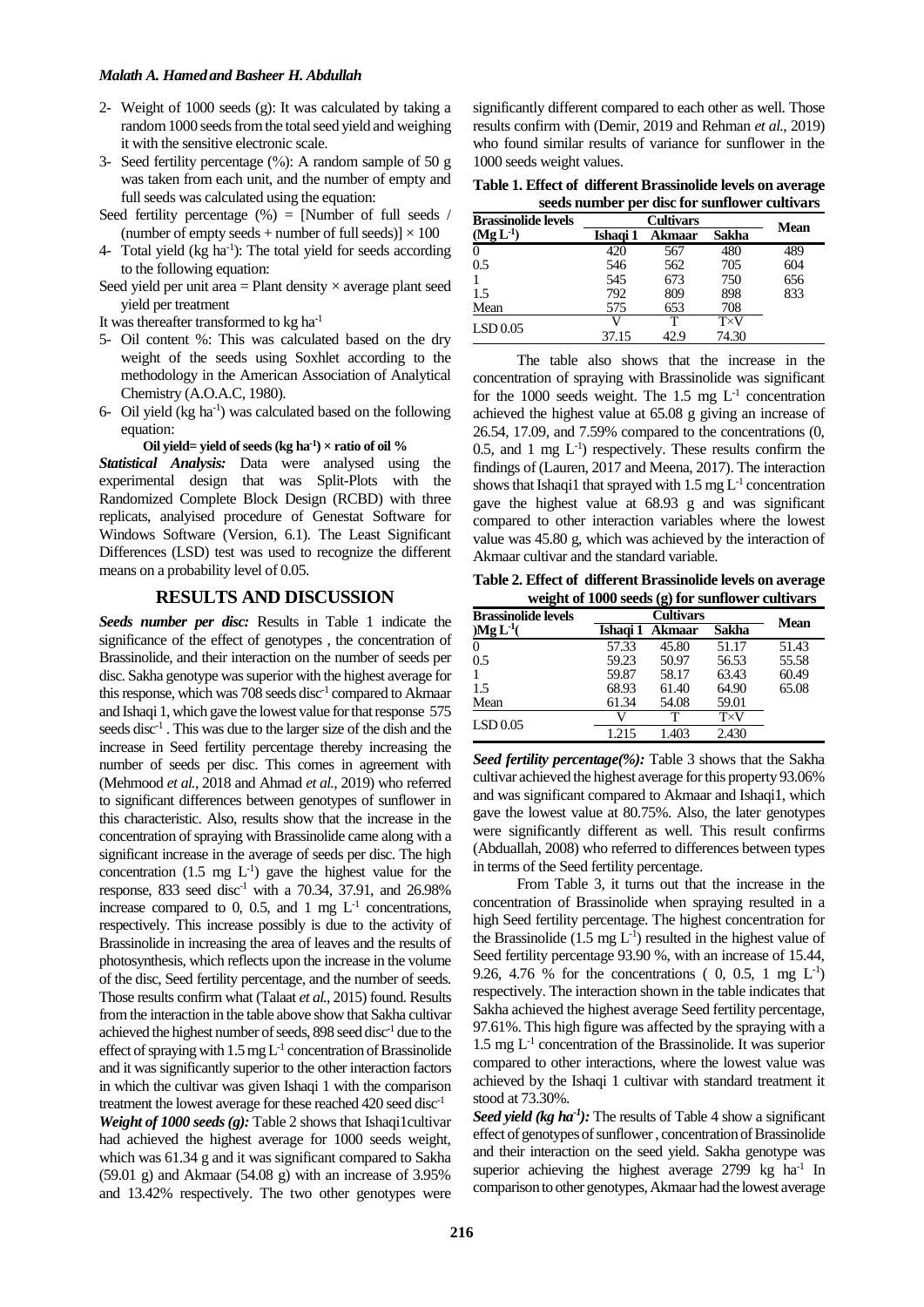$(2367 \text{ kg ha}^{-1})$ , which was not significant from the remaining genotype, Ishaqi1. The high results of the Sakha genotype due to its superiority in the properties of the number of seeds per disc and the increase in the number of fertile seeds (table 1 and 3). This is confirmed by (Abd *et al.*, 2019 and Al-Refai, S. I. & Dhafer, 2019. Results also show that increasing the spraying concentration results in an increase in the seed yield. The highest Brassinolide concentration  $(1.5 \text{ mg } L^{-1})$  gave the highest results for the response,  $3573$  kg ha<sup>-1</sup> with an increase of 117.46, 60.87, 36.11 % for the concentrations (0, 0.5, 1 mg L -1 ) respectively. Those findings come in agreement with (Bera *et al.*, 2014 and Faizan *et al.*, 2017).

**Table 3. Effect of different Brassinolide levels on seed fertility percentage (%) for sunflower cultivars** 

| <b>Brassinolide levels</b> |          | Mean   |       |       |
|----------------------------|----------|--------|-------|-------|
| ) $Mg L^{-1}$ (            | Ishaqi 1 | Akmaar | Sakha |       |
| $\Omega$                   | 73.30    | 81.76  | 88.95 | 81.34 |
| 0.5                        | 77.17    | 86.50  | 91.70 | 85.12 |
|                            | 82.17    | 92.73  | 94.00 | 89.63 |
| 1.5                        | 90.37    | 93.73  | 97.61 | 93.90 |
| Mean                       | 80.75    | 88.68  | 93.06 |       |
| LSD 0.05                   |          |        | T×V   |       |
|                            | 1.107    | 1.278  | 2.214 |       |

Results of interaction show that Sakha achieved the highest average for seeds  $3838 \text{ kg h}^{-1}$  when exposed to spraying with  $1.5 \text{ mg } L^{-1}$  concentration, and was superior to other interactions with an increase of  $(2248 \text{ kg ha}^{-1})$  compared to Eshaaqi genotype where the lowest value was achieved, 1590 kg ha<sup>-1</sup>.

**Table 4. Effect of different Brassinolide levels on average seed yield (kg ha-1 ) for sunflower cultivars** 

| <b>Brassinolide levels</b> | <b>Cultivars</b> |        |       | Mean |
|----------------------------|------------------|--------|-------|------|
| ) $Mg L^{-1}$ (            | Ishaɑi 1         | Akmaar | Sakha |      |
| $\Omega$                   | 1590             | 1716   | 1623  | 1643 |
| 0.5                        | 2136             | 1889   | 2595  | 2207 |
|                            | 2152             | 2585   | 3139  | 2625 |
| 1.5                        | 3605             | 3277   | 3838  | 3573 |
| Mean                       | 2371             | 2367   | 2799  |      |
| LSD 0.05                   | V)               | т      | T×V   |      |
|                            | 45.61            | 52.67  | 91.22 |      |

*Seed oil content (%):* The results in Table 5 indicate that there are significant differences among sunflower genotypes in the seed oil content, Akmar genotype had highest means  $(27,87%)$  compared with Sakha genotype which had lowest means ( $\frac{2\mathcal{L}^2}{2\mathcal{L}^2}$ ) for. The superiority of the Akmar genotype may be due to its genetic nature and their response to environmental conditions (Rehman *et al.,* 2019). The concentrations of brassinolide significantly differed in this trait, the spraying of brassinolide at 1.5 achieved the highest means( $\mathfrak{so}, 1 \circ \mathfrak{Y}$ ), compared with spraying of brassinolide at 1 mg  $L^{-1}$  which gave the lowest means (44.86 %) The positive effect of brassinolide in increasing the leaf area was positively reflected in increasing the photosynthesis products, which in turn were transferred to the seeds (sinks) and then increase the percentage of oil stored in the seeds. These results are in agreement with (Bera *et al*., 2014).The interaction between two factors was significant effect on the seed content of oil, the Akmar genotype with spraying of brassinolide at 1.5 mg  $L<sup>-1</sup>$  gave the highest values (46.91%) whereas the Sakha genotype with control treatment gave the lowest values (44.00%).

**Table 5. Effect of different Brassinolide levels on seed oil content (%) for sunflower cultivars** 

| <b>Brassinolide levels</b> | <b>Cultivars</b> |                   |              |       |
|----------------------------|------------------|-------------------|--------------|-------|
| ) $Mg L^{-1}$ (            |                  | Ishaqi 1   Akmaar | Sakha        | Mean  |
| 0                          | 44.25            | 46.50             | 44.00        | 44.91 |
| 0.5                        | 44.41            | 46.33             | 44.08        | 44.94 |
| 1                          | 44.25            | 46.50             | 43.83        | 44.86 |
| 1.5                        | 44.28            | 46.91             | 44.25        | 45.15 |
| Mean                       | 44.30            | 46.56             | 44.04        |       |
| LSD 0.05                   |                  | т                 | $T \times V$ |       |
|                            | 0.106            | 0.074             | 0.154        |       |

*Oil yield (Kg ha-1 ):* Table 6 shows that Sakha achieved the highest average for the oil yield at  $1217$  kg h<sup>-1</sup> and it was superior to Akmaar (1095 kg ha<sup>-1</sup>) and Ishaqi1 (1044 kg ha<sup>-1</sup>) respectively. Besides, The last two genotypes differed greatly from one another. The Sakha genotype's excellent performance are attributable to its greater seed output (Table 4) which is reflected positively in the oil yield.

The Table above indicates that increasing the amount of Brassinolide sprayed increases the oil output. The characteristic with the greatest average was  $1586$  kg ha<sup>-1</sup> at the highest concentration 1.5 mg L<sup>-1</sup> with an increase of 116.37%, 61.83%, 35.09% for the concentrations  $(0, 0.5, 1 \text{ mg } L^{-1})$ , respectively. The higher concentration's superiority in this attribute was related to its superior seed output (Table 4). Table 6 shows the results of the interaction, which show that the Sakha genotype was sprayed with  $1.5 \text{ mg } L^{-1}$ concentration gave the highest oil yield $(1672 \text{ kg ha}^{-1})$  and it was significant compared to other interactions with an increase of 974 kg ha<sup>-1</sup> compared to Ishaqi1 which gave the lowest average of 698 kg ha<sup>-1</sup>.

**Table 6. Effect of different Brassinolide levels on average oil yield (kg ha-1 ) for sunflower cultivars** 

| <b>Brassinolide levels</b> | <b>Cultivars</b> |        |                    |      |
|----------------------------|------------------|--------|--------------------|------|
| ) $Mg L^{-1}$              | Ishaqi 1         | Akmaar | Sakha              | Mean |
| $\theta$                   | 698              | 789    | 714                | 733  |
| 0.5                        | 948              | 885    | 1109               | 980  |
|                            | 945              | 1201   | 1375               | 1174 |
| 1.5                        | 1584             | 1504   | 1672               | 1586 |
| Mean                       | 1044             | 1095   | 1217               |      |
|                            |                  | т      | $T\!\!\times\!\!V$ |      |
| LSD 0.05                   | 23.56            | 27.20  | 47.11              |      |

**CONCLUSION**<br>According to the findings, to the findings, increasing the concentration of Brassinolide resulted in a considerable increase in the yield components and the percentage of fertility in the seeds. The Sakha cultivar was the most responsive to the addition of Brassinolide and achieved a high average for the seed yield and oil.

#### **REFERENCES**

- A.O.A.C .1980. Official Methods Analysis (13<sup>th</sup> Ed) Washington, USA Association of Official Analysis chemists.
- Abd S. A., Jassem, K. A. & Mohsen, B. M. 2019. Response of Four Sunflower Genotype (Helianthus Annuus L.) to Different Planting Dates. Muthanna Journal of Agriculture Science .7(2):98-105.
- Ahmad, S., Sobia M., Muhammad, W. Y., Ijaz H., Muhammad W., Abu Bakar, Z., Iqra G., & Muhammad Z. N.2019. Influence of planting methods on (growth, achene yield & oil contents) of various sunflower genotypes under an arid climate. The International Journal of Biological Research , (1):93-99.